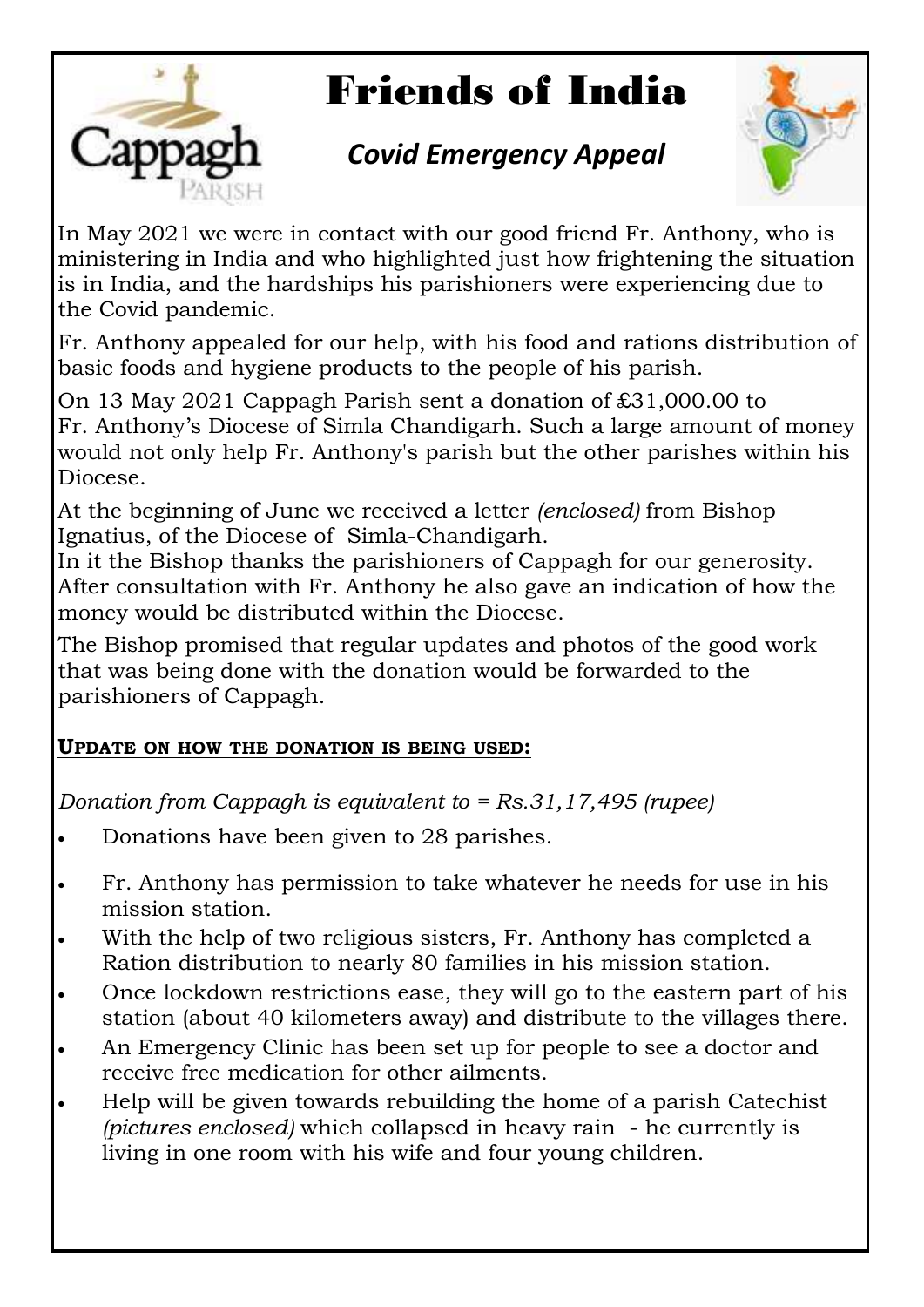# Home of the Parish Catechist

alice Judie, magachie puting from the ing called by this latter. an fort data that and the apparent June - Sam Starting File as ellocation which ports Londole to sending making it GE Ballister arrivationer to may the to republic the old her the his wife and is alway and To lo and 100 is the first a public rested

Burnting Com de and grazine  $10/25/2151$ 

over houtman A EVENINE JA

in La Pical











#### Distribution in 几股 **alle** l =l  $\mathbf{P}$  $\overline{0}$



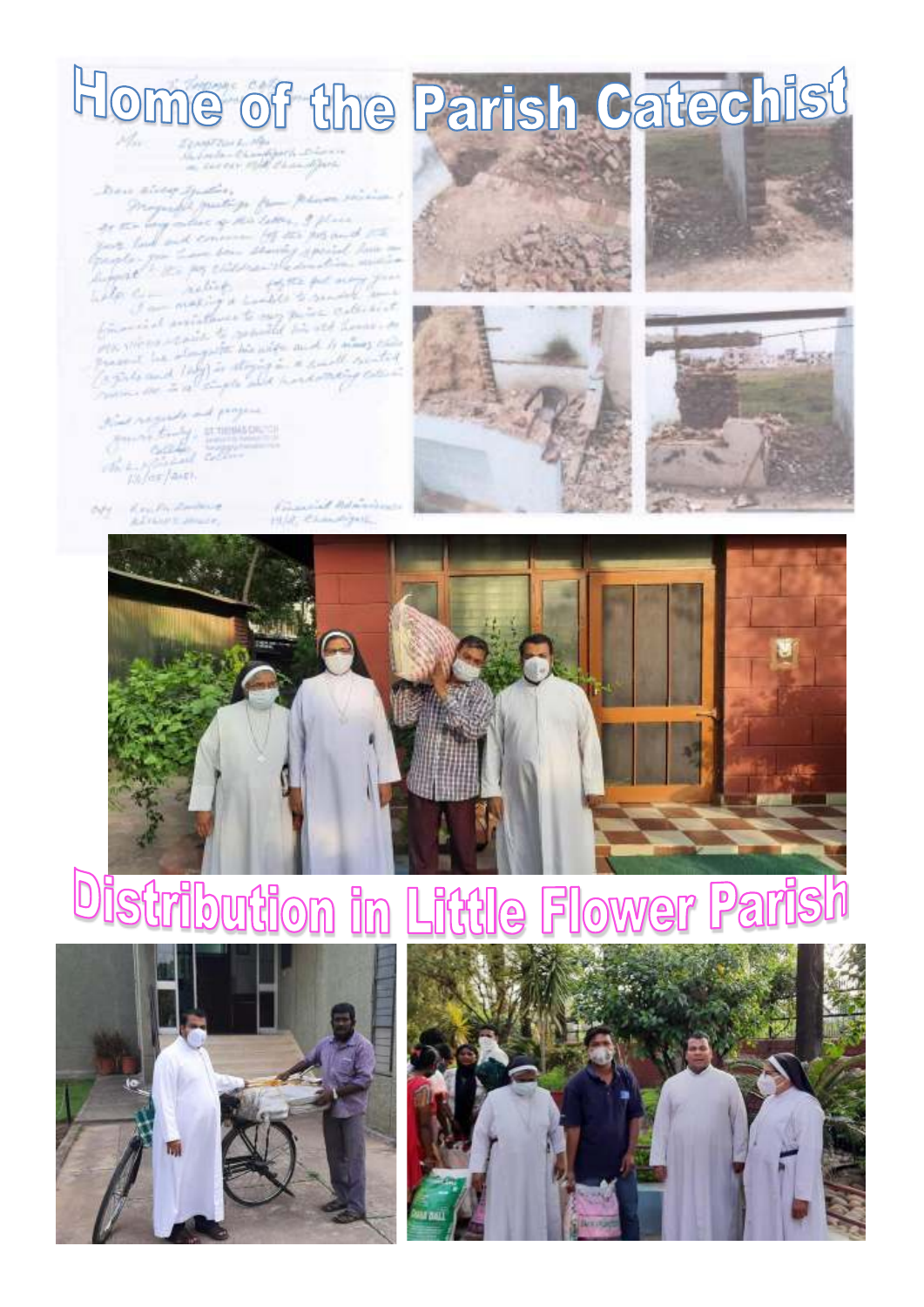











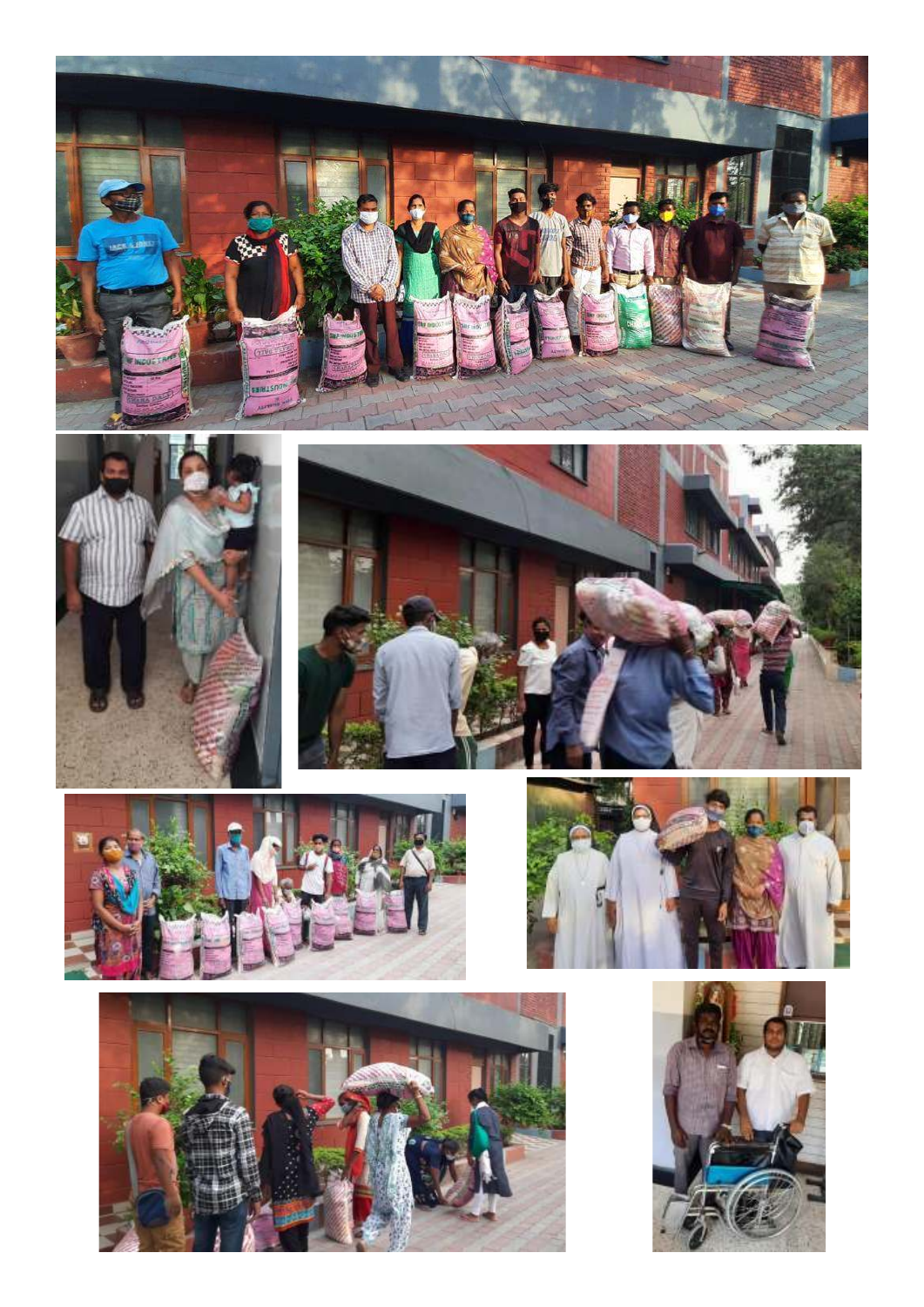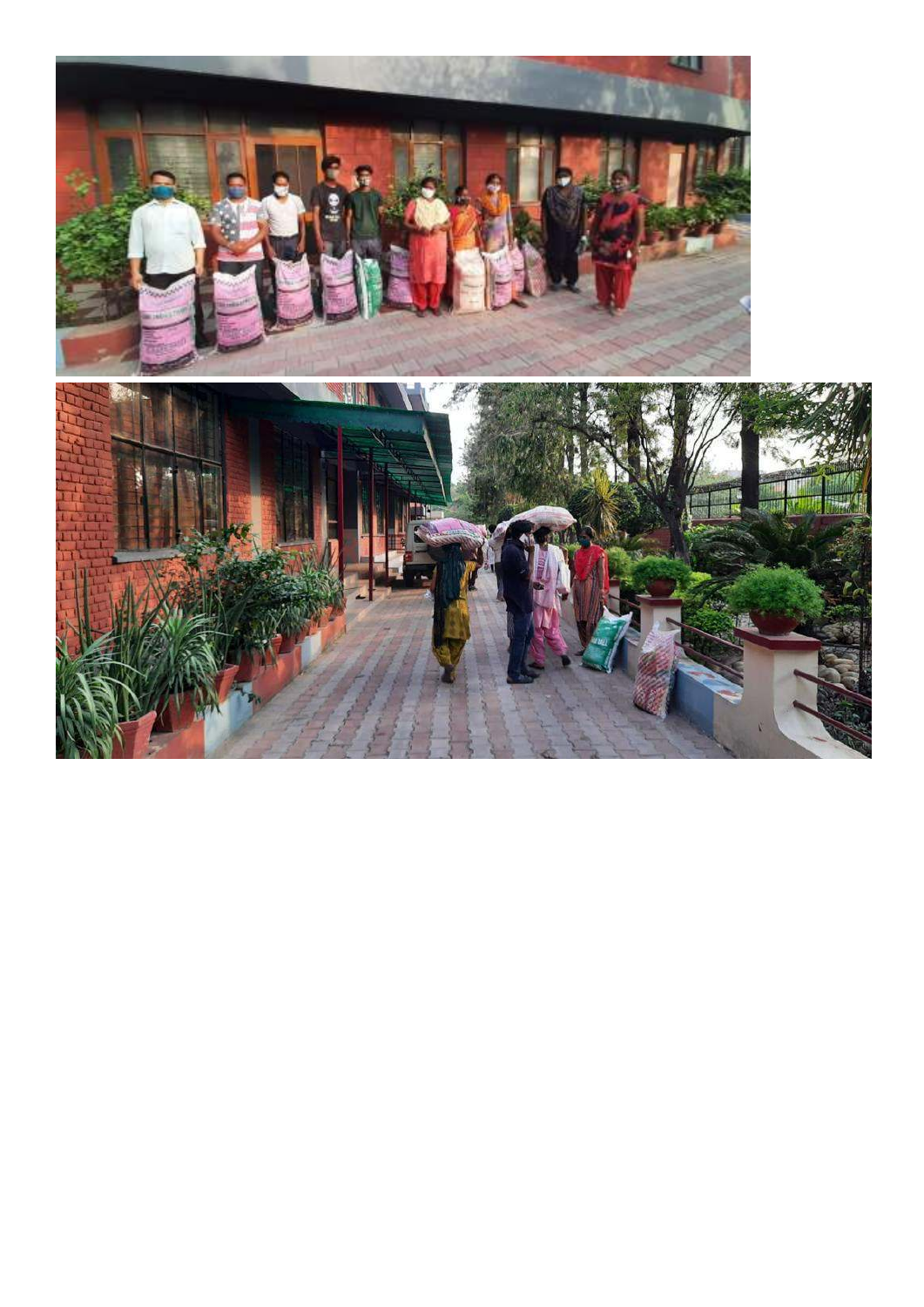

Simla Chandiganh Diocese

Bishop's House, P.O. Box No: 709, Sector 19-A Chandigarh - 160 019, INDIA.

† Ignatius L. Mascarenhas Bishop of Simla-Chandigarh

Ref. DSC/L 081/2021

TEL: 0172-2775777, 2773777 FAX: 0172-2781630 EMAIL: boignatius@gmail.com

Dated: 31.05.2021

Dear Fr. Kevin and the parishioners,

Greetings from Bishop Ignatius Mascarenhas of Simla Chandigarh Diocese, India. My sincere apologies for the delay.

I sincerely thank you for your generous donation of 31667 pounds equivalent to Rs.31,17,495/and this has been credited to our SBI main account at New Delhi for the less privileged of our Diocese. The said amount was received on 27<sup>th</sup> May 2021. Whout your generous and timely help, we would not be able to give the less privileged a sense of belonging and hope for a better future.

As you have very clearly mentioned, I have consulted Fr. Antony and agreed to use the money to help the poor in the entire diocese with ration for a month or more according to the needs of the family and the situation. Fr. Antony is free to take whatever he requires for his mission station and for his people. As far as I know, he has already started the ration distribution.

My secretary has already sent out a formal letter to all the priests in the Diocese to come up with the names and numbers of very poor families in their respected mission stations. As soon as these pieces of information arrive, the financial administrator will send the money out to their accounts directly. I have also mentioned that they should be sending pictures and videos to me to be forwarded to you and your people.

Part of the money, I am using to make an emergency clinic for people to come and consult a doctor and get the free medication for other health issues. Since the Covid is rapidly spreading, the hospitals are full, many people are staying on the grounds outside the hospitals or even staying in their own cars and receiving the treatment. In fact, many who are having other health issues are not permitted to enter the hospitals and they have no option to seek medication anywhere else.

At this time, a clinic would be very helpful for the people to come and seek medication for other sicknesses.

I would also like to inform you that some amount would be given to one of the catechists whose house has collapsed due to heavy rain and breeze last week. His only earning is his salary which is Rs.17018/- He has requested for some help and we will help him out with your generous contribution. Please find the Parish Priest's letter and the photos attached.

Once again, thank you for your kind and generous support. God bless you all and I pray for you and your people.

Yours sincerely in Christ,

+Ignatius Mascarenhas **Bishop of Simla Chandigarh** 

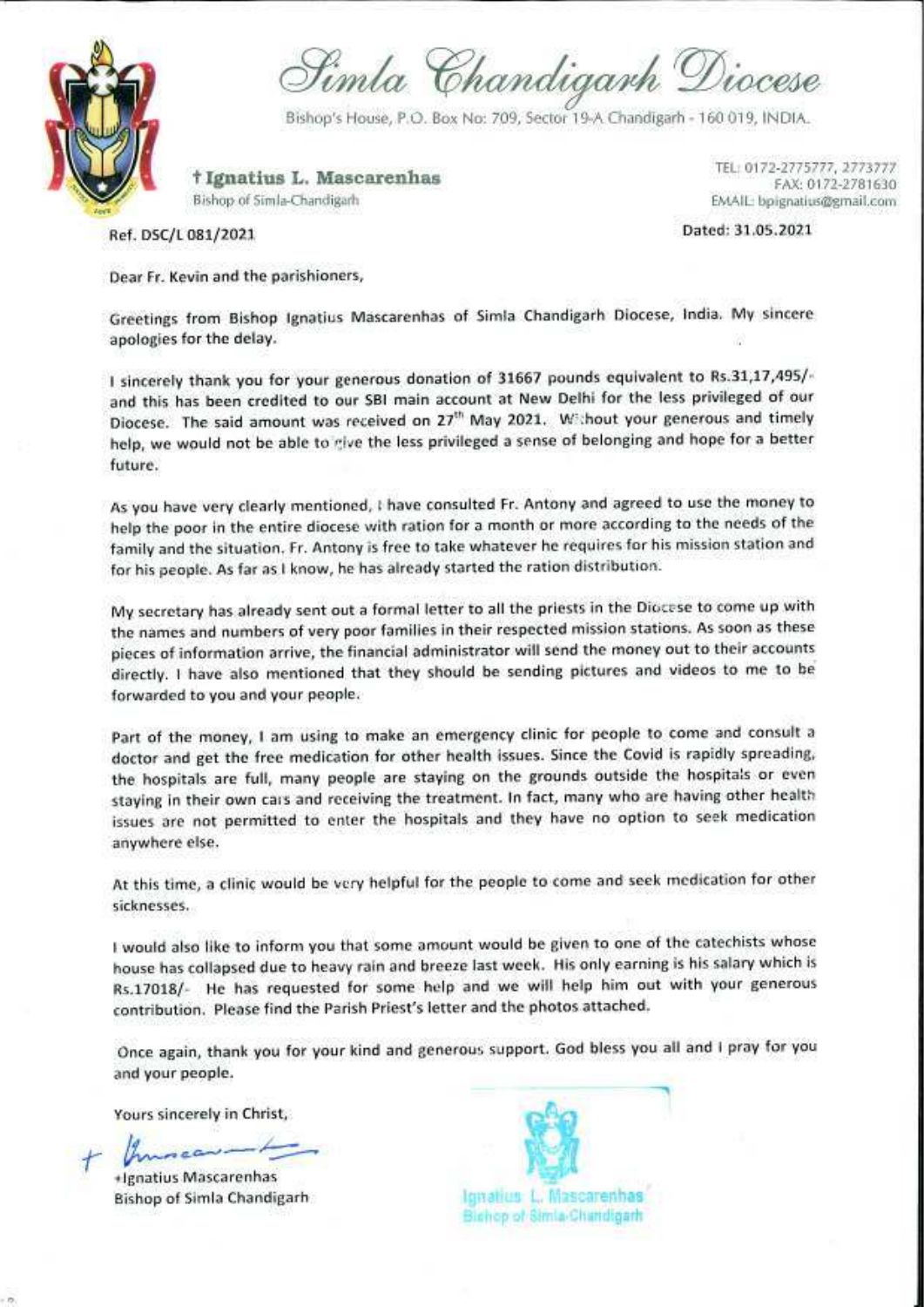光彩

IMG\_0635.jpg



https://mail.google.com/mail/u/D/7tab=m&ogbl#inbox/FMfcgxwLtDKFzZQVWZGkcDVbVTQdbCV7projector=1&messagePsrtId=0.1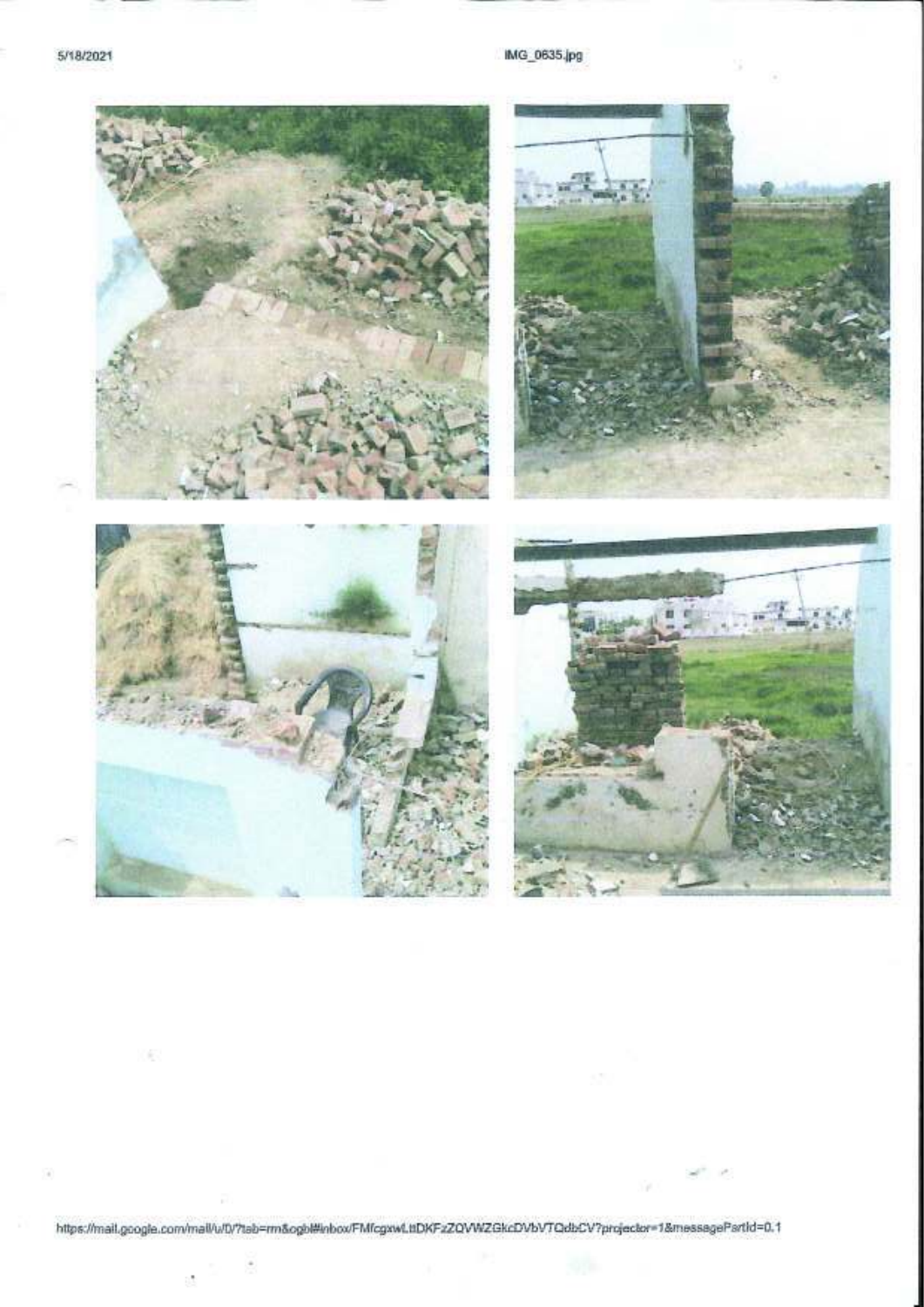LITTLE FLOWER CHURCH **PANCHKULA** 

C/o Catholic Church, Sector 19-A, Chandigarh - 160 019

29th May, 2021

Very Dear Fr. Kevin, Fr. Declan, Fr. Donal, and all the dear people of Cappagh Parish,

I had been busy taking classes on the Eucharist for the Clarist Congregation Nuns in the diocese. This is the reason, I could not write to you earlier.

I can't thank God enough for all that He has done to me through you all over the years. The love and support you have rendered to people facing hardships in this part of the world is greatly appreciated and I want to express my deepest appreciation to everyone involved in this great effort. I am so thankful to have friends like you. Many of you may have made great sacrifices to help me and the people here. Please be assured that this money will be put into good use for the most needed people.

This is a terrible time for all of us here in India even now. The death rate officially reported this morning is 3600, but it is actually much more. Nobody ever predicted its severity and the government was dearly not well prepared for it.

The most affected ones are the poor migrants in my mission station and in other parts of the diocese, who left their loved ones back in their villages in search of a better life here in this part of the world. Most of them are daily workers, lost their jobs, and are housebound. Your help has come at the right time. God has his own plans for each one of us. He worked through you all for these people.

One two days ago, Bishop informed me about the money. He has promised to give me what I need for the people. Rest of the money, he is sending it out to other mission stations where there are lots of poor people and who are equally desperate for help. Bishop is also making an emergency clinic to help people with medication.

Its strict lockdown here at the moment to bring down the rising curve of the covid patients. I managed to get out to a wholesale grocery shop ten days ago and purchase rations for 100 families. I also, by God's grace, managed to get out and distribute it to very very poor families who were first on my list and are well spread in the 60 milometers range distance. I took two of the religious sisters with me for the distribution. Four times, the police stopped us and the religious nuns managed to get through all the barricades through their influence with the police personals whose children study in their schools. Every time, I saw the police, my heart was pumping faster. The police have been given the power to random check anyone for covid symptoms and if tested positive, they can retain you and put you under quarantine anywhere they like. It was risky, but I had to do it. I attach few photographs here in this email. Rest, I will send as I continue the ration distribution.

### "THE BLOOD OF JESUS CLEANSES US FROM ALL SIN" 1 JN 1:7